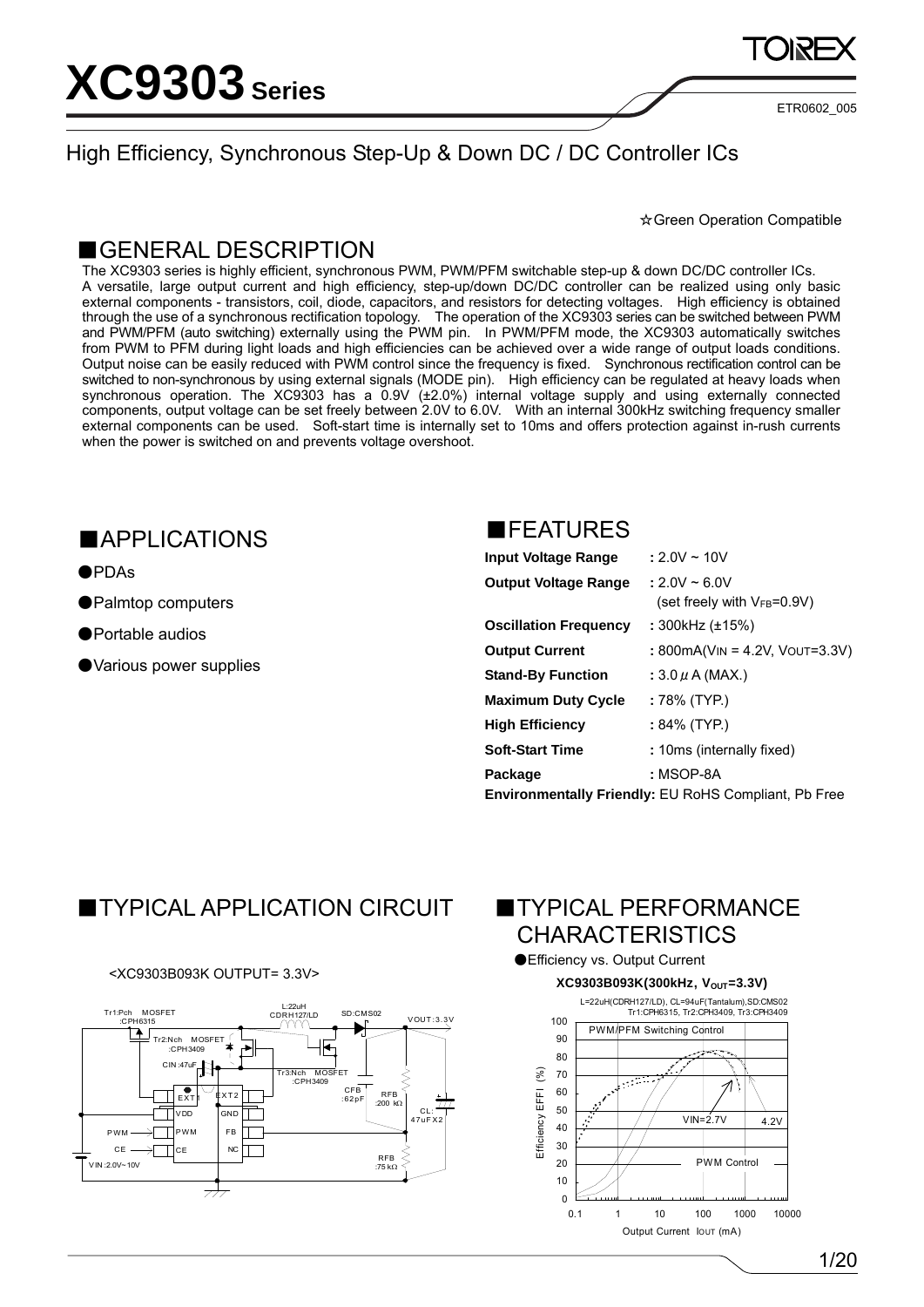### ■PIN CONFIGURATION

|                     | 1 EXT1 | EXT2 8          |  |  |  |  |  |  |  |
|---------------------|--------|-----------------|--|--|--|--|--|--|--|
|                     | 2 VDD  | GND 7           |  |  |  |  |  |  |  |
|                     | 3 PWM  | FB <sub>6</sub> |  |  |  |  |  |  |  |
|                     | 4 CE   | NC 5            |  |  |  |  |  |  |  |
| MSOP-8A<br>OP VIEW) |        |                 |  |  |  |  |  |  |  |

pletely: i

| <b>PIN NUMBER</b> | <b>PIN NAME</b>  | <b>FUNCTIONS</b>                                                                                                                                                                                                 |
|-------------------|------------------|------------------------------------------------------------------------------------------------------------------------------------------------------------------------------------------------------------------|
|                   | EXT1/            | External Transistor Drive Pin < Connected to High Side of P-ch Power MOSFET Gate>                                                                                                                                |
| $\overline{2}$    | V <sub>DD</sub>  | Supply Voltage                                                                                                                                                                                                   |
| 3                 | <b>PWM</b>       | PWM/PFM Switching Pin <pwm auto<br="" connected="" control="" pfm="" pwm="" to="" vdd,="" when="">switching when connected to Ground. &gt;</pwm>                                                                 |
| 4                 | <b>CE</b>        | Chip Enable Pin <connected connected="" ground="" is="" mode.="" output="" stand-by="" to="" to<br="" when="">VDD when output is active. EXT/1 is high and EXT2/ is high when in stand-by mode. &gt;</connected> |
| 5                 | N <sub>C</sub>   | No Connection                                                                                                                                                                                                    |
| 6                 | FB.              | Output Voltage Monitor Feedback Pin <threshold 0.9v.="" be="" can="" output="" set<br="" value:="" voltage="">freely by connecting split resistors between VOUT and Ground. &gt;</threshold>                     |
|                   | <b>GND</b>       | Ground                                                                                                                                                                                                           |
| 8                 | EXT <sub>2</sub> | External Transistor Drive Pin <connected gate="" low="" mosfet="" n-ch="" of="" power="" side="" to=""></connected>                                                                                              |

### ■PRODUCT CLASSIFICATION

●Ordering Information

XC9303①②③④⑤⑥-⑦(\*1)

| <b>DESIGNATOR</b>          | <b>ITEM</b>                  | <b>SYMBOL</b> | <b>DESCRIPTION</b>   |
|----------------------------|------------------------------|---------------|----------------------|
| $^\circledR$               | Type of DC/DC Controller     | B             | Standard type        |
| (2)3                       | Output Voltage               | 09            | FB Voltage: 0.9V     |
| ④                          | <b>Oscillation Frequency</b> | 3             | 300kHz               |
|                            | Packages (Order Unit)        | KR.           | MSOP-8A (1,000/Reel) |
| $(5)6-(7)$ <sup>(*1)</sup> |                              | KR-G          | MSOP-8A (1,000/Reel) |

(\*1) The "-G" suffix denotes Halogen and Antimony free as well as being fully EU RoHS compliant.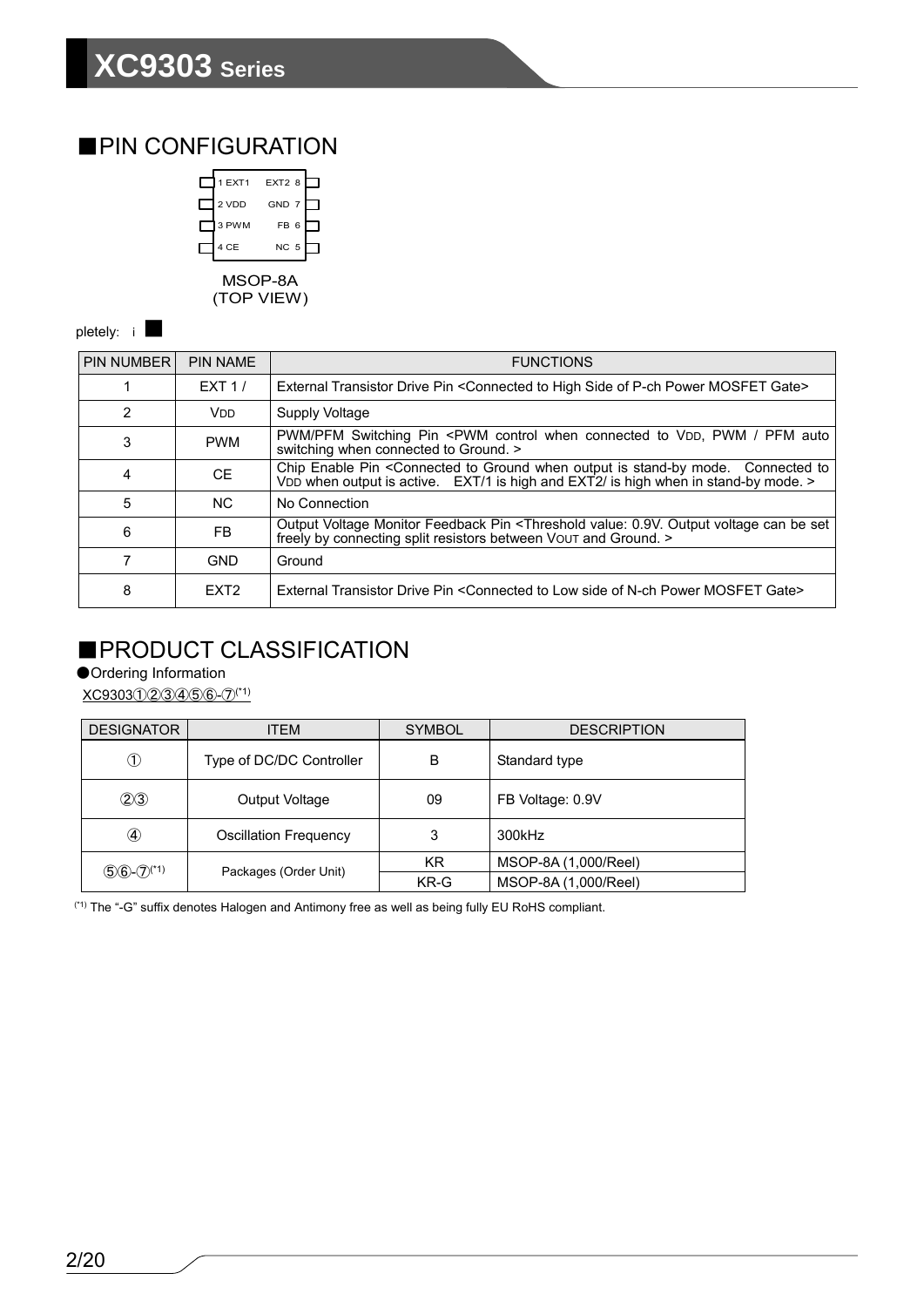# ■ BLOCK DIAGRAM



# ■ ABSOLUTE MAXIMUM RATINGS

|                                      |                       |                       | Ta = $25^{\circ}$ C |
|--------------------------------------|-----------------------|-----------------------|---------------------|
| <b>PARAMETER</b>                     | <b>SYMBOL</b>         | <b>RATINGS</b>        | <b>UNITS</b>        |
| V <sub>DD</sub> Pin Voltage          | <b>V<sub>DD</sub></b> | $-0.3 \sim 12.0$      | V                   |
| FB Pin Voltage                       | <b>VFB</b>            | $-0.3 \sim 12.0$      | V                   |
| CE Pin Voltage                       | <b>VEN</b>            | $-0.3 \sim 12.0$      | v                   |
| PWM Pin Voltage                      | <b>VPWM</b>           | $-0.3 \sim 12.0$      | V                   |
| EXT1, 2 Pin Voltage                  | <b>VEXT</b>           | $-0.3 \sim$ VDD + 0.3 | V                   |
| EXT1, 2 Pin Current                  | <b>IEXT</b>           | ±100                  | mA                  |
| Power Dissipation                    | Pd                    | 150                   | mW                  |
| <b>Operating Ambient Temperature</b> | Topr                  | $-40 - + 85$          | °C                  |
| Storage Temperature Range            | Tstg                  | $-55 - +125$          | °C                  |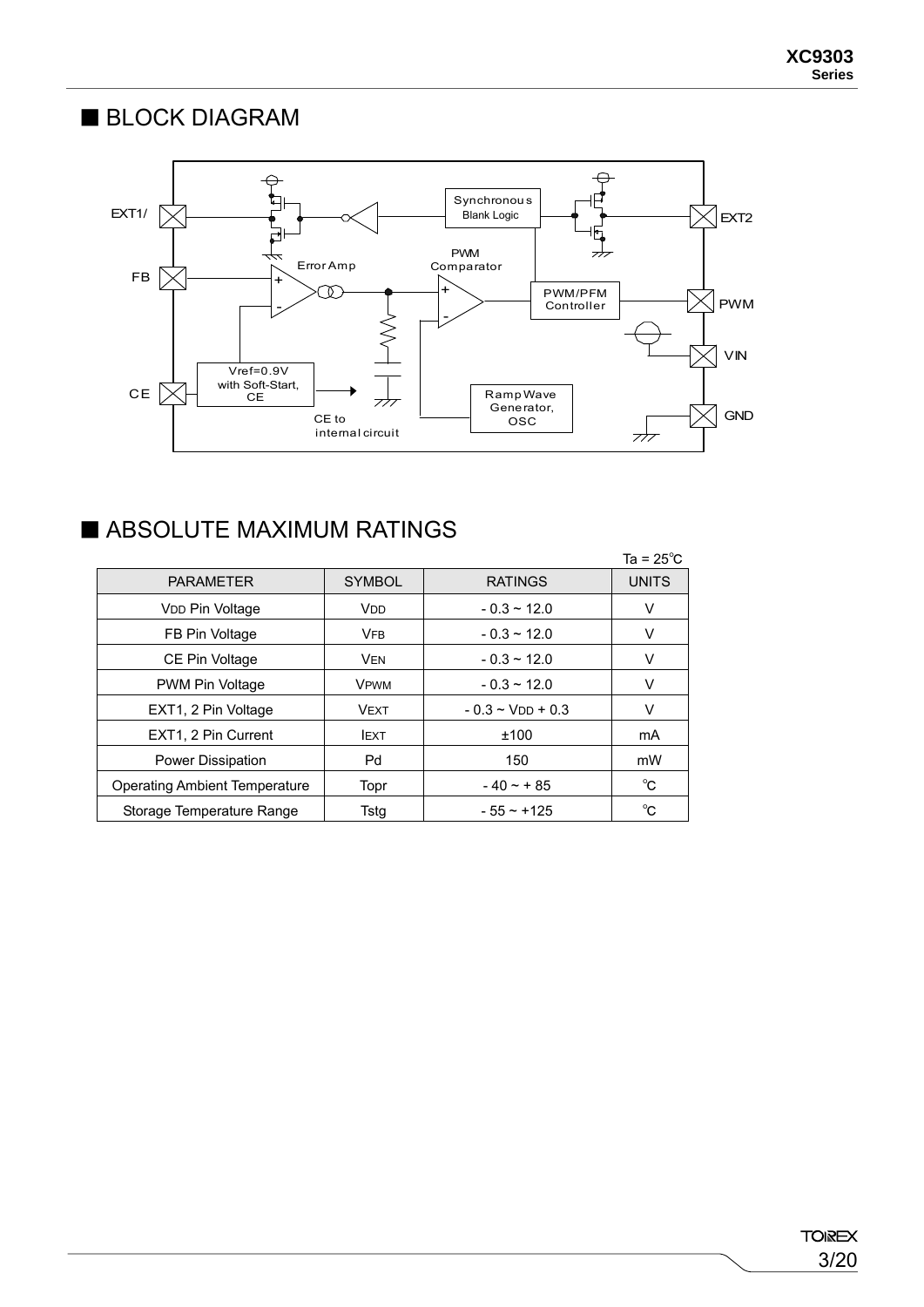# ■ ELECTRICAL CHARACTERISTICS

| XC9303B093                      | $(FOSC = 300kHz)$     |                                   |                              |                          |                          |              | Ta= $25^{\circ}$ C |
|---------------------------------|-----------------------|-----------------------------------|------------------------------|--------------------------|--------------------------|--------------|--------------------|
| <b>PARAMETER</b>                | <b>SYMBOL</b>         | <b>CONDITIONS</b>                 | MIN.                         | TYP.                     | MAX.                     | <b>UNITS</b> | <b>CIRCUIT</b>     |
| <b>Supply Voltage</b>           | <b>V<sub>DD</sub></b> |                                   | 2.0                          | $\overline{a}$           | 10.0                     | $\vee$       | $\mathcal{L}$      |
| Maximum Input Voltage           | <b>VIN</b>            |                                   | 10.0                         |                          |                          | $\vee$       | $\circled{1}$      |
| Output Voltage Range (*1)       | <b>VOUTSET</b>        | VIN≧2.0V, IOUT=1mA<br><b>VOUT</b> | 2.0                          | $\blacksquare$           | 6.0                      | V            | $\circled{1}$      |
| Supply Current 1                | IDD1                  | $FB = 0V$                         | $\overline{\phantom{0}}$     | 90                       | 170                      | μA           | $\circled{2}$      |
| Supply Current 2                | IDD2                  | $FB = 1.0V$                       | $\qquad \qquad \blacksquare$ | 55                       | 110                      | μA           | $\circled{2}$      |
| Stand-by Current                | <b>ISTB</b>           | Same as $IDD1$ , $CE = 0V$        | $\overline{\phantom{0}}$     |                          | 3.0                      | μA           | $\circled{2}$      |
| <b>Oscillation Frequency</b>    | FOSC                  | Same as IDD1                      | 255                          | 300                      | 345                      | kHz          | $\circled{2}$      |
| FB Voltage                      | <b>VFB</b>            | VIN=3.0V, IOUT=10mA               | 0.882                        | 0.900                    | 0.918                    | V            | $\circled{3}$      |
| Minimum Operation Voltage       | <b>VINmin</b>         |                                   | $\overline{\phantom{a}}$     |                          | 2.0                      | V            | $\circled{1}$      |
| Maximum Duty Ratio              | <b>MAXDTY</b>         | Same as IDD1                      | 72                           | 78                       | 88                       | %            | $\circled{2}$      |
| Minimum Duty Ratio              | <b>MINDTY</b>         | Same as IDD <sub>2</sub>          | $\overline{\phantom{a}}$     | $\blacksquare$           | $\mathbf{0}$             | %            | $\circled{2}$      |
| PFM Duty Ratio                  | <b>PFMDTY</b>         | No Load, VPWM=0V                  | 22                           | 30                       | 38                       | $\%$         | $\circled{4}$      |
| Efficiency (*2)                 | EFFI                  | IOUT1=100mA (*3)                  | $\qquad \qquad \blacksquare$ | 84                       | $\overline{\phantom{0}}$ | $\%$         | $\circled{4}$      |
| Soft-Start Time                 | <b>TSS</b>            | VOUT × 0.95V, CE=0V→0.65V         | 5.0                          | 10.0                     | 20.0                     | ms           | $\circled{4}$      |
| EXT1 "High" ON Resistance       | REXTBH <sub>1</sub>   | $CE = 0$ , $EXT1 = VDD - 0.4V$    | $\overline{\phantom{a}}$     | 26                       | 37                       | Ω            | $\circledS$        |
| <b>EXT1 "Low" ON Resistance</b> | REXTBL <sub>1</sub>   | $FB = 0V, EXT1 = 0.4V$            | $\overline{\phantom{0}}$     | 19                       | 30                       | Ω            | $\circledS$        |
| EXT2 "High" ON Resistance       | REXTBH <sub>2</sub>   | $EXT2 = VDD - 0.4V$               | $\qquad \qquad \blacksquare$ | 23                       | 31                       | Ω            | $\circledS$        |
| EXT2 "Low" ON Resistance        | REXTBL <sub>2</sub>   | $CE = 0V$ , $EXT2 = VDD - 0.4V$   | $\overline{a}$               | 19                       | 30                       | Ω            | $\circledS$        |
| PWM "High" Voltage              | <b>VPWMH</b>          | No Load                           | 0.65                         | $\qquad \qquad -$        |                          | V            | $\circled{4}$      |
| PWM "Low" Voltage               | <b>VPWML</b>          | No Load                           |                              | $\overline{\phantom{a}}$ | 0.20                     | $\vee$       | $\circled{4}$      |
| CE "High" Voltage               | <b>VCEH</b>           | $FB = 0V$                         | 0.65                         | $\blacksquare$           | $\overline{\phantom{0}}$ | $\vee$       | $\circled{2}$      |
| CE "Low" Voltage                | <b>VCEL</b>           | $FB = 0V$                         | $\overline{a}$               | $\overline{\phantom{a}}$ | 0.2                      | $\vee$       | $\circled{2}$      |
| CE "High" Current               | ICEH                  |                                   | $\qquad \qquad \blacksquare$ | $\qquad \qquad -$        | 0.5                      | μA           | $\circled{2}$      |
| CE "Low" Current                | <b>ICEL</b>           | $CE = 0V$                         | $\overline{\phantom{0}}$     | $\overline{\phantom{a}}$ | $-0.5$                   | $\mu$ A      | $\circled{2}$      |
| PWM "High" Current              | <b>IPWMH</b>          |                                   | $\overline{\phantom{m}}$     | $\qquad \qquad -$        | 0.5                      | $\mu$ A      | $\circled{2}$      |
| PWM "Low" Current               | <b>IPWML</b>          | PWM=0V                            | $\blacksquare$               | $\bar{\phantom{a}}$      | $-0.5$                   | μA           | $\circled{2}$      |
| FB "High" Current               | <b>IFBH</b>           |                                   | $\qquad \qquad \blacksquare$ | $\qquad \qquad -$        | 0.50                     | $\mu$ A      | $^{\circledR}$     |
| FB "Low" Current                | <b>IFBL</b>           | $FB = 1.0V$                       | $\overline{\phantom{0}}$     | $\frac{1}{2}$            | $-0.50$                  | $\mu$ A      | $\circled{2}$      |

NOTE \*1: Please be careful not to exceed the breakdown voltage level of the external components.

\*2: EFFI={ [ (output voltage) x (output current) ] / [ (input voltage) x (input current) ] } x 100

| $*3:$ Tr1:         | CPH6315                               | (SANYO)                          |
|--------------------|---------------------------------------|----------------------------------|
| Tr2:               | CPH3409                               | (SANYO)                          |
| Tr3:               | CPH3409                               | (SANYO)                          |
| SD:                | CMS <sub>02</sub>                     | (TOSHIBA)                        |
| Ŀ:                 | 22 <sub>th</sub>                      | (CDRH127/LD, SUMIDA)             |
| CL:                | 16V, $47 \text{ u} \text{F} \times 2$ | (Tantalum MCE Series, NICHICEMI) |
| CIN:               | 16V, 47 $\mu$ F                       | (Tantalum MCE Series, NICHICEMI) |
| RFB <sub>1</sub> : | $200k\Omega$                          |                                  |
| RFB <sub>2</sub> : | 75kΩ                                  |                                  |
| CFB:               | 62 <sub>D</sub> F                     |                                  |
|                    |                                       |                                  |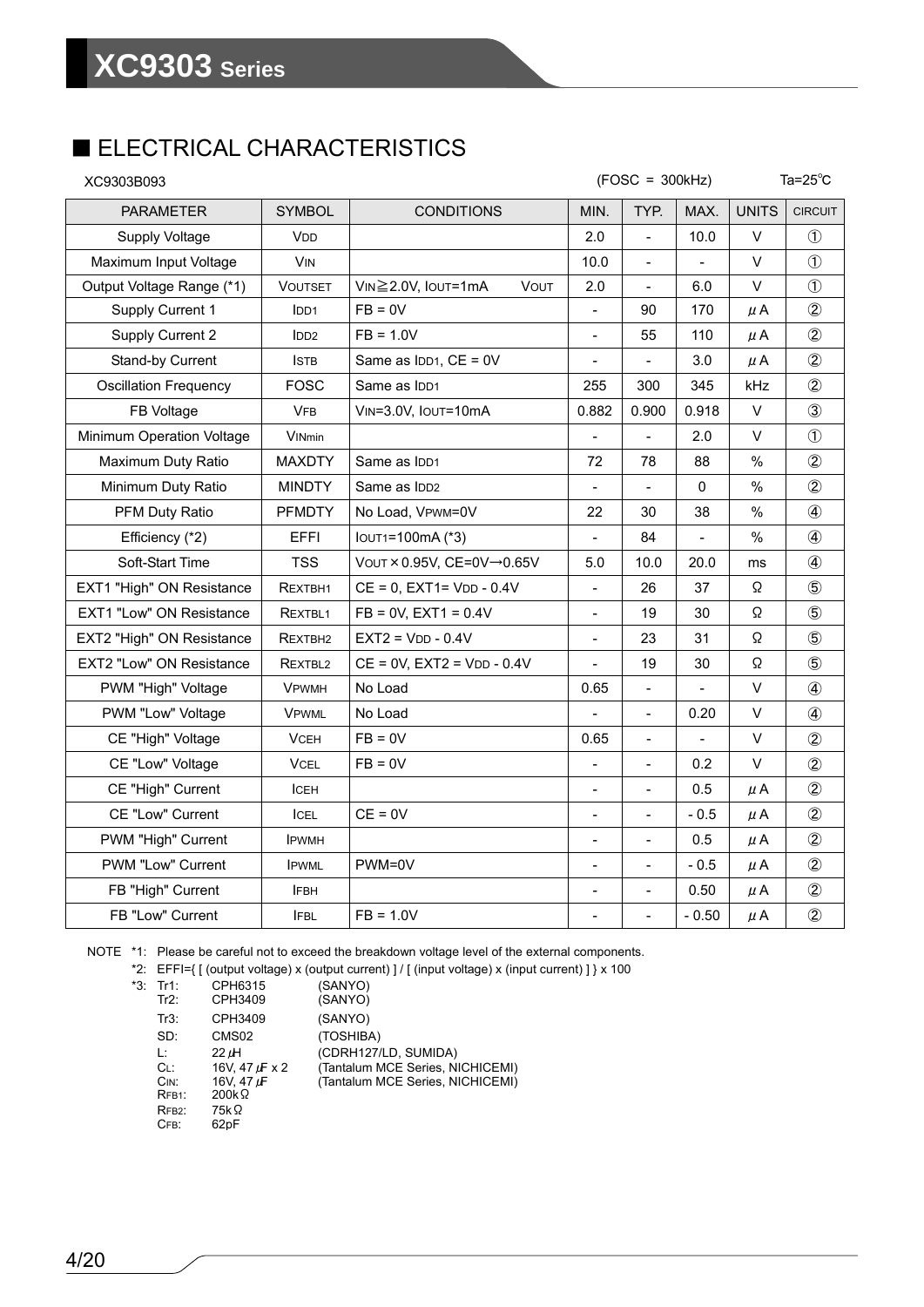### ■ OPERATIONAL EXPLANATION

The XC9303 series are synchronous step-up & down DC/DC converter controller ICs with built-in high speed, low ON resistance drivers.

### <Error Amp.>

The error amplifier is designed to monitor the output voltage and it compares the feedback voltage (FB) with the reference voltage. In response to feedback of a voltage lower than the reference voltage, the output voltage of the error amp. decreases.

### <OSC Generator>

This circuit generates the oscillation frequency, which in turn generates the source clock.

### <Ramp Wave Generator>

The ramp wave generator generates a saw-tooth waveform based on outputs from the phase shift generator.

### <PWM Comparator>

The PWM Comparator compares outputs from the error amp. and saw-tooth waveform. When the voltage from the error amp's output is low, the external switch will be set to ON.

### <PWM/PFM Controller>

This circuit generates PFM pulses. Control can be switched between PWM control and PWM/PFM automatic switching control using external signals. The PWM/PFM automatic switching mode is selected when the voltage of the PWM pin is less than 0.2V, and the control switches between PWM and PFM automatically depending on the load. As the PFM circuit generates pulses based on outputs from the PWM comparator, shifting between modes occurs smoothly. PWM control mode is selected when the voltage of the PWM pin is more than 0.65V. Noise is easily reduced with PWM control since the switching frequency is fixed. Control suited to the application can easily be selected which is useful in audio applications, for example, where traditionally, efficiencies have been sacrificed during stand-by as a result of using PWM control (due to the noise problems associated with the PFM mode in stand-by).

#### <Synchronous, blank logic>

The synchronous, blank logic circuit is to prevent penetration of the transistor connected to EXT1 and EXT2.

#### <Vref with Soft Start>

The reference voltage, Vref (FB pin voltage)=0.9V, is adjusted and fixed by laser trimming (for output voltage settings, please refer to next page). To protect against inrush current, when the power is switched on, and also to protect against voltage overshoot, soft-start time is set internally to 10ms. It should be noted, however, that this circuit does not protect the load capacitor (CL) from inrush current. With the Vref voltage limited and depending upon the input to the error amps, the operation maintains a balance between the two inputs of the error amps and controls the EXT pin's ON time so that it doesn't increase more than is necessary.

### <Chip Enable Function>

This function controls the operation and shutdown of the IC. When the voltage of the CE pin is 0.2V or less, the mode will be chip disable, the channel's operations will stop. The EXT1 pin will be kept at a high level (the external P-ch MOSFET will be OFF) and the EXT2 pin will be kept at a high level (the external N-ch MOSFET will be ON). When CE pin is in a state of chip disable, current consumption will be no more than  $3.0 \mu$  A. When the CE pin's voltage is 0.65V or more, the mode will be chip enable and operations will recommence. With soft-start, 95% of the set output voltage will be reached within 10ms (TYP.) from the moment of chip enable.

#### <Output Voltage Setting>

Output voltage can be set by adding external split resistors. Output voltage is determined by the following equation, based on the values of RFB11 (RFB21) and RFB12 (RFB22). The sum of RFB11 (RFB21) and RFB12 (RFB22) should normally be 1 MΩor less.

$$
VOUT = 0.9 \times (RFB11 + RFB12) / RFB12
$$

The value of CFB1(CFB2), speed-up capacitor for phase compensation, should be *fzfb= 1 / (2*×π×*CFB1*×*RFB11)* which is equal to 12kHz. Adjustments are required from 1kHz to 50kHz depending on the application, value of inductance (L), and value of load capacity (CL).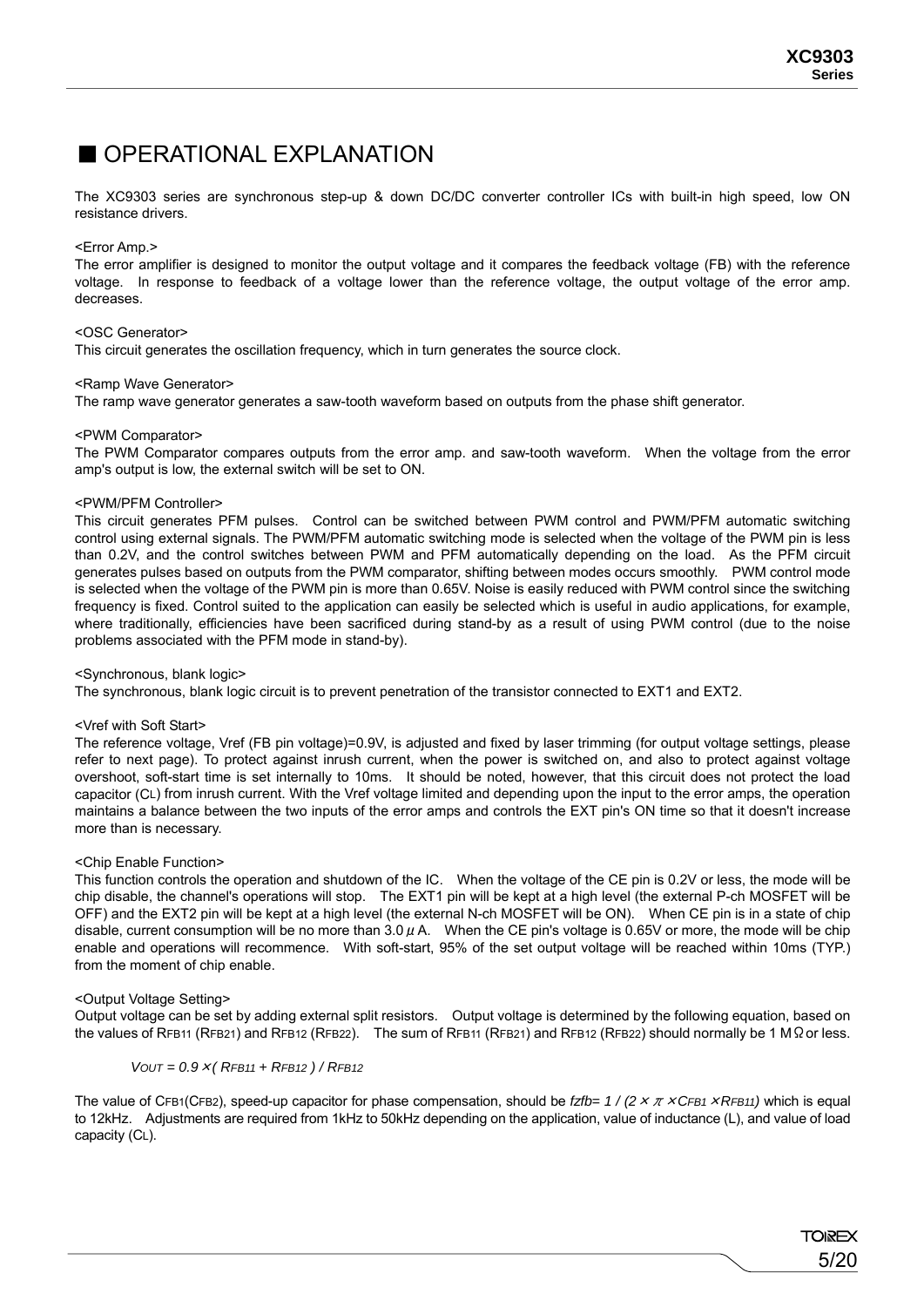### ■ OPERATIONAL EXPLANATION (Continued)

### <Output Voltage Setting (Continued)>

[Example of Calculation: When RFB11 = 200kΩand RFB12 = 75kΩ, *VOUT1 = 0.9*×*( 200k + 75k ) / 75k = 3.3V*.]

[Typical Example]

| Vout<br>(V) | RFB <sub>11</sub><br>(kΩ) | RFB <sub>12</sub><br>(kΩ) | CF <sub>B1</sub><br>(pF) | Vout<br>(V) | RFB <sub>11</sub><br>(kΩ) | RFB <sub>12</sub><br>$(k \Omega)$ | CFB <sub>1</sub><br>(pF) |
|-------------|---------------------------|---------------------------|--------------------------|-------------|---------------------------|-----------------------------------|--------------------------|
| 2.0         | 330                       | 270                       | 39                       | 3.3         | 200                       | 75                                | 62                       |
| 2.2         | 390                       | 270                       | 33                       | 5.0         | 82                        | 18                                | 160                      |
| 2.5         | 390                       | 220                       | 33                       |             |                           |                                   |                          |
| 2.7         | 360                       | 180                       | 33                       |             |                           |                                   |                          |
| 3.0         | 560                       | 240                       | 24                       |             |                           |                                   |                          |

[External Components]

Tr1: CPH6315 (P-ch MOSFET: SANYO), IRLMS6702 (P-ch MOSFET: IR)

Tr2: CPH3409 (N-ch MOSFET: SANYO), IRLMS1902 (N-ch MOSFET: IR)

- Tr3: CPH3409 (N-ch MOSFET: SANYO), IRLMS1902 (N-ch MOSFET: IR)
- Note: Vgs Breakdown Voltage of CHPH6315 and CPH3409 is 10V so please be careful with the power supply voltage. For the power supply voltage more than 8V, CPH3308 (P-ch MOSFET: SANYO) or CPH3408 (N-ch MOSFET: SANYO) which breakdown voltage is 20V are recommended.
- L :  $22 \mu$ H (CDRH127/LD, SUMIDA)
- SD : CMS02 (Schottky Barrier Diode, TOSHIBA)
- CL: 16V. 47 *μ* F x 2 (Tantalum MCE Series, NICHICEMI)
- $C_{IN}: 16V, 47 \mu F$  (Tantalum MCE Series, NICHICEMI)

### ■EXTERNAL COMPONENTS

### $\bullet$ COIL

| PART NUMBER MANUFACTURER L VALUE $(\mu H)$ |               |   | SERIAL<br>$RESISTANCE ( \Omega)$ | <b>RATED CURRENT</b> | $W \times L$ (mm)  | $H$ (mm) |
|--------------------------------------------|---------------|---|----------------------------------|----------------------|--------------------|----------|
| CDRH127/LD-220                             | <b>SUMIDA</b> | ے | 36.4m                            |                      | $12.3 \times 12.3$ |          |

### ●INPUT / OUTPUT CAPACITANCE

| <b>PAR</b><br>NI<br>JMBER                      | CTURERI<br>P IMANUFAC.   | (<br>VOL<br>⊿IAGE ′ | $-$<br>$1 \cap F$<br>$\mu$ $\mu$<br><b>'ANGL</b><br><b>UHL</b><br>u | W<br>$'$ mm.<br>$\mathbf{v}$ | $m_{\rm m}$<br>,,,,,,,            |
|------------------------------------------------|--------------------------|---------------------|---------------------------------------------------------------------|------------------------------|-----------------------------------|
| $\overline{\phantom{a}}$<br>16MCL<br>. −476MD∠ | <b>HEM</b><br>:HIC<br>Νŀ | 1G<br>. v. v        |                                                                     | J.J                          | ົ່າ ດ⊥∩ ຕ<br>0. <del>41</del> 0.4 |

### ● SCHOTTKY BARRIER DIODE

|       | I PART NUMBER IMANUFACTURERI | <b>REVERSE</b><br>CURRENT | <b>FORWARD</b><br>CURRENT | $V$ Fmax $(V)$ | IRmax (A)                        | $W \times L$ (mm) | $H$ (mm)    |
|-------|------------------------------|---------------------------|---------------------------|----------------|----------------------------------|-------------------|-------------|
| CMS02 | TOSHIBA                      | 30                        |                           |                | $10.4$ (IF=3A) $10.5$ m (VR=30V) | $2.4 \times 4.7$  | $0.98 + 0.$ |

### ●TRANSISTOR (P-ch MOSFET)

|           | I PART NUMBER IMANUFACTURER I | ABSOLUTE MAX.<br><b>RATINGS</b> |                     | $Rds(ON) MAX.(m \Omega) Ciss TYPE. (pF)$ |                                                  | VGS(off)(V)                   | PKG. |                  |
|-----------|-------------------------------|---------------------------------|---------------------|------------------------------------------|--------------------------------------------------|-------------------------------|------|------------------|
|           |                               |                                 | IVDSS (V)IVGSS (V)I | ID $(A)$                                 |                                                  |                               |      |                  |
| CPH6315   | <b>SANYO</b>                  | - 20                            | ±10                 | - 3                                      | 150 (VGS= -4.0V)   410 (VGS= -10V)   -1.4 (MAX.) |                               |      | CPH <sub>6</sub> |
| CPH3308   | <b>SANYO</b>                  | - 30                            | ±20                 | - 4                                      | 140 (VGS= -4.0V)                                 | 1560 (VGS= -10V) 1-2.4 (MAX.  |      | CPH <sub>3</sub> |
| IRLMS6702 | IR                            | - 20                            | ±12                 | $-2.3$                                   | 200 (VGS= -4.5V)                                 | 210 (VGS= -15V)   -0.7 (MAX., |      | Micro6           |

### ●TRANSISTOR (N-ch MOSFET)

|                  | <b>IPART NUMBERIMANUFACTURERIVDSS (V)I VGSS (V)I</b> |    |     | ID(A) | $Rds(ON) MAX.(m \Omega)$ | $Ciss$ TYP. $(pF)$ | $V$ GS (off) $(V)$ | PKG.               |
|------------------|------------------------------------------------------|----|-----|-------|--------------------------|--------------------|--------------------|--------------------|
| CPH3409          | SANYO                                                | 30 | +10 | 5.0   | 42@VGS=4.0V              | 630@VGS=10V        | $1.3$ (MAX.,       | CPH <sub>3</sub>   |
| CPH3408          | SANYO                                                | 30 | +20 | 5.0   | 68@VGS=4.0V              | 480@VGS=10V        | 2.4 (MAX.          | CPH <sub>3</sub>   |
| <b>IRLMS1902</b> |                                                      | 20 | +12 | 3.2   | 100@VGS=4.5V             | 300@VGS=15V        | MIN.<br>0.7        | Micro <sub>6</sub> |
| <b>IRLML2502</b> |                                                      | 20 | +12 | 4.2   | 45@VGS=4.5V              | 740@VGS=15V        | $1.2$ (MAX.        | Micro <sub>3</sub> |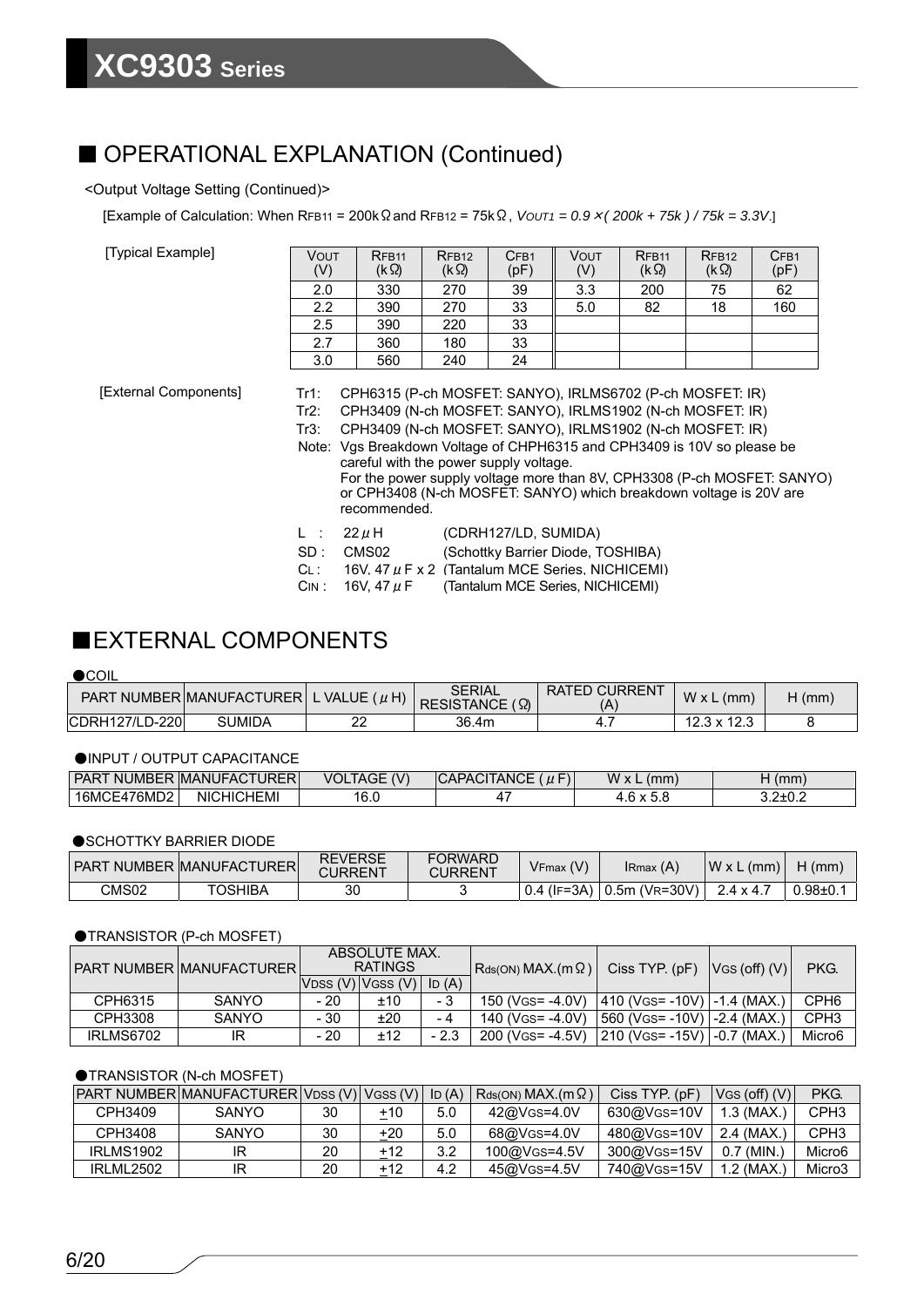# ■TEST CIRCUITS





Circuit ⑤



External Components:

| Circuit $\circled{1}$ |                                                                     |
|-----------------------|---------------------------------------------------------------------|
| Ŀ.                    | 22 $\mu$ H (CDRH127/LD, SUMIDA)                                     |
| SD:                   | CMS02 (Schottky Barriar Diode, TOSHIBA)                             |
| CL:                   | 16MCE476MD2 (Tantalum Type, NIHONCHEMICON)                          |
| CIN:                  | 16MCE476MD2 (Tantalum Type, NIHONCHEMICON)                          |
| PNP Tr1:              | 2SA1213 (TOSHIBA)                                                   |
| $Tr2$ :<br>Tr3:       | CPH3409 (SANYO)<br>CPH3409 (SANYO)                                  |
| RFB:                  | Please use by the conditions as below.                              |
|                       | $RFB1 + RFB2 \leq 1 M \Omega$                                       |
|                       | $RFB1 / RFB2 = (Setting Output Voltage / 0.9) - 1$                  |
| CFB:                  | $f$ ztb = 1 / (2 x $\pi$ × CFB × RFB1) = 1kHz ~ 50kHz (12kHz usual) |
| Circuit $\circled{3}$ |                                                                     |
| Ŀ.                    | 22 $\mu$ H (CDRH127/LD, SUMIDA)                                     |
| SD:                   | CMS02 (Schottky Barriar Diode, TOSHIBA)                             |
| CL:                   | 16MCE476MD2 (Tantalum Type, NIHONCHEMICON)                          |
| CIN:                  | 16MCE476MD2 (Tantalum Type, NIHONCHEMICON)                          |
| Tr1:<br>Tr2:          | CPH6315 (SANYO)<br>CPH3409 (SANYO)                                  |
| Tr3:                  | CPH3409 (SANYO)                                                     |
|                       |                                                                     |
| Circuit 4             |                                                                     |
| Ŀ.                    | 22 $\mu$ H (CDRH127 / LD, SUMIDA)                                   |
| SD:                   | CMS02 (Schottky Barriar Diode, TOSHIBA)                             |
| CL:                   | 16MCE476MD2 (Tantalum Type, NIHONCHEMICON)                          |
| CIN:                  | 16MCE476MD2 (Tantalum Type, NIHONCHEMICON)                          |
| Tr1:                  | CPH6315 (SANYO)                                                     |
| $Tr2$ :               | CPH3409 (SANYO)                                                     |



Circuit ③ Circuit ④

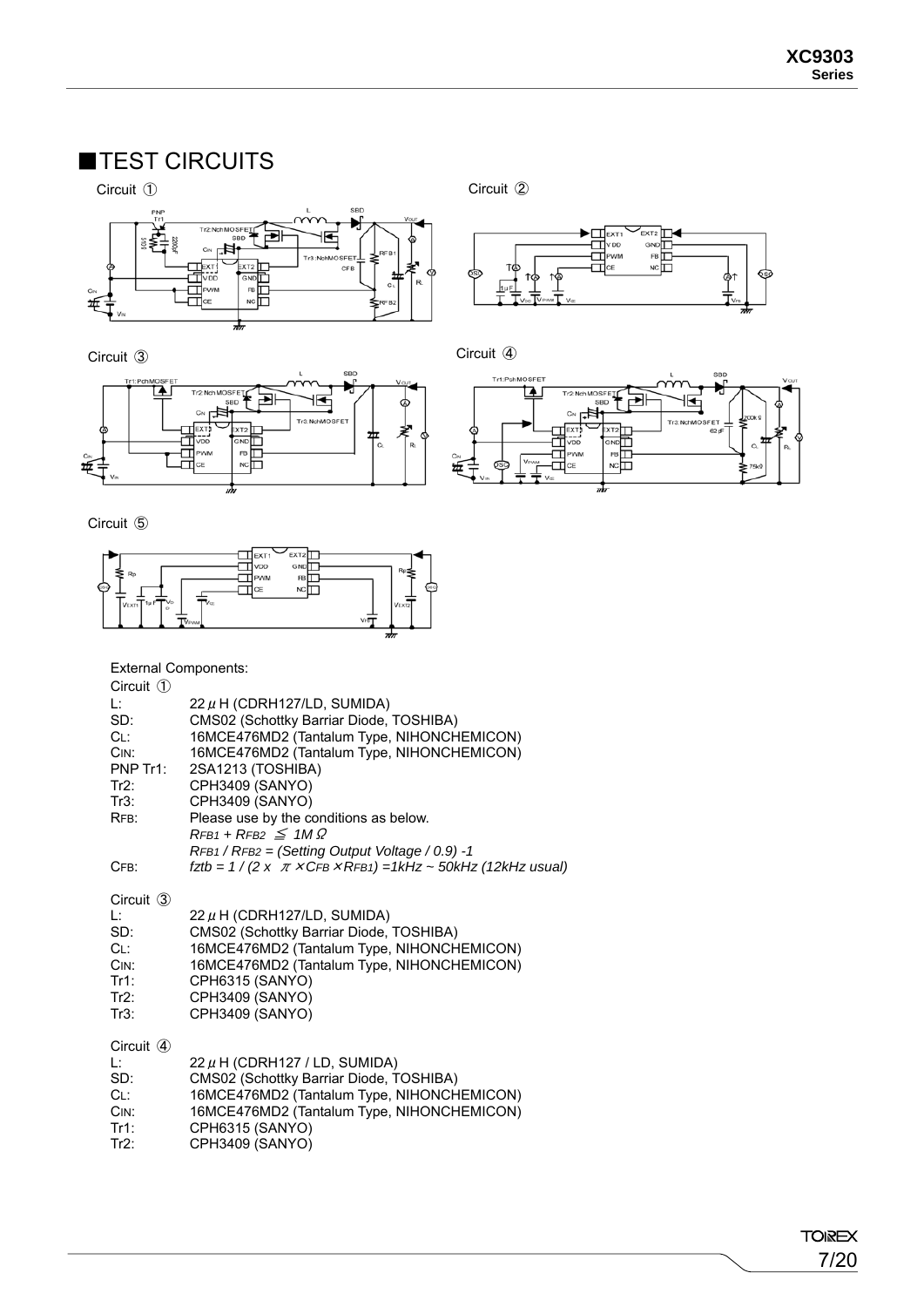### ■NOTES ON USE

### 1. PWM/PFM Automatic Switching

If PWM/PFM automatic switching control is selected and the step-down ratio is high (e.g., from 10 V to 1.0 V), the control mode remains in PFM setting over the whole load range, since the duty ratio under continuous-duty condition is smaller than the PFM duty ratio of the XC9303 series. The output voltage's ripple voltage becomes substantially high under heavy load conditions, with the XC9303 series appearing to be producing an abnormal oscillation. If this operation becomes a concern, set pins PWM1 and PWM2 to High to set the control mode to PWM setting.

### 2. Ratings

Use the XC9303 series and peripheral components within the limits of their ratings.

### 3. Notes on How to Select Transistor

Synchronous rectification operation prepares fixed time when switching changes so that the high side P-ch MOSFET and the low side N-ch MOSFET do not oscillate simultaneously. Also it is designed to prevent the penetration current when the both MOSFET oscillate at the same time. However, some MOSFET may oscillate simultaneously and worsen efficiency. Please select MOSFET with high Vth with small input capacity on high side P-ch MOSFET and the low side N-ch MOSFET. (When using with large current, please note that there is a tendency for ON resistance to become large when the input capacity of MOSFET is small and Vth is high.)

### <The check method of whether selected MOSFET is oscillating simultaneously>

In order to check that MOSFET is not oscillating simultaneously, please observe Lx terminal waveform of coil current at the time of the continuation mode. If the MOSFET parasitism diode waveform on Lx terminal waveform can be formed in the period EXT 1 is 'H' and EXT2 is 'L', it can be thought that MOSFETs are not oscillating simultaneously.



#### 4. Instruction on Layout

- (1) The performance of the XC9303 DC/DC converter is greatly influenced by not only its own characteristics, but also by those of the external components it is used with. We recommend that you refer to the specifications of each component to be used and take sufficient care when selecting components.
- (2) Please mount each external component as close to the IC as possible. Wire external components as close to the IC as possible and use thick, short connecting wires to reduce wiring impedance. In particular, minimize the distance between the EXT2 pin and the Gate pin of the low side N-ch MOSFET. It may decrease efficiency.
- (3) Make sure that the GND wiring is as strong as possible as variations in ground potential caused by ground current at the time of switching may result in unstable operation of the IC. Specifically, strengthen the ground wiring in the proximity of the Vss pin.
- (4) For stable operation, please connect by-pass capacitor between the VDD and the GND.
- (5) Wiring between the GND pin of CIN and the Sauce pin of the low side N-ch MOSFET connect to the GND pin of the IC. It may result in unstable operation of the IC.

### ■TYPICAL APPLICATION CIRCUIT

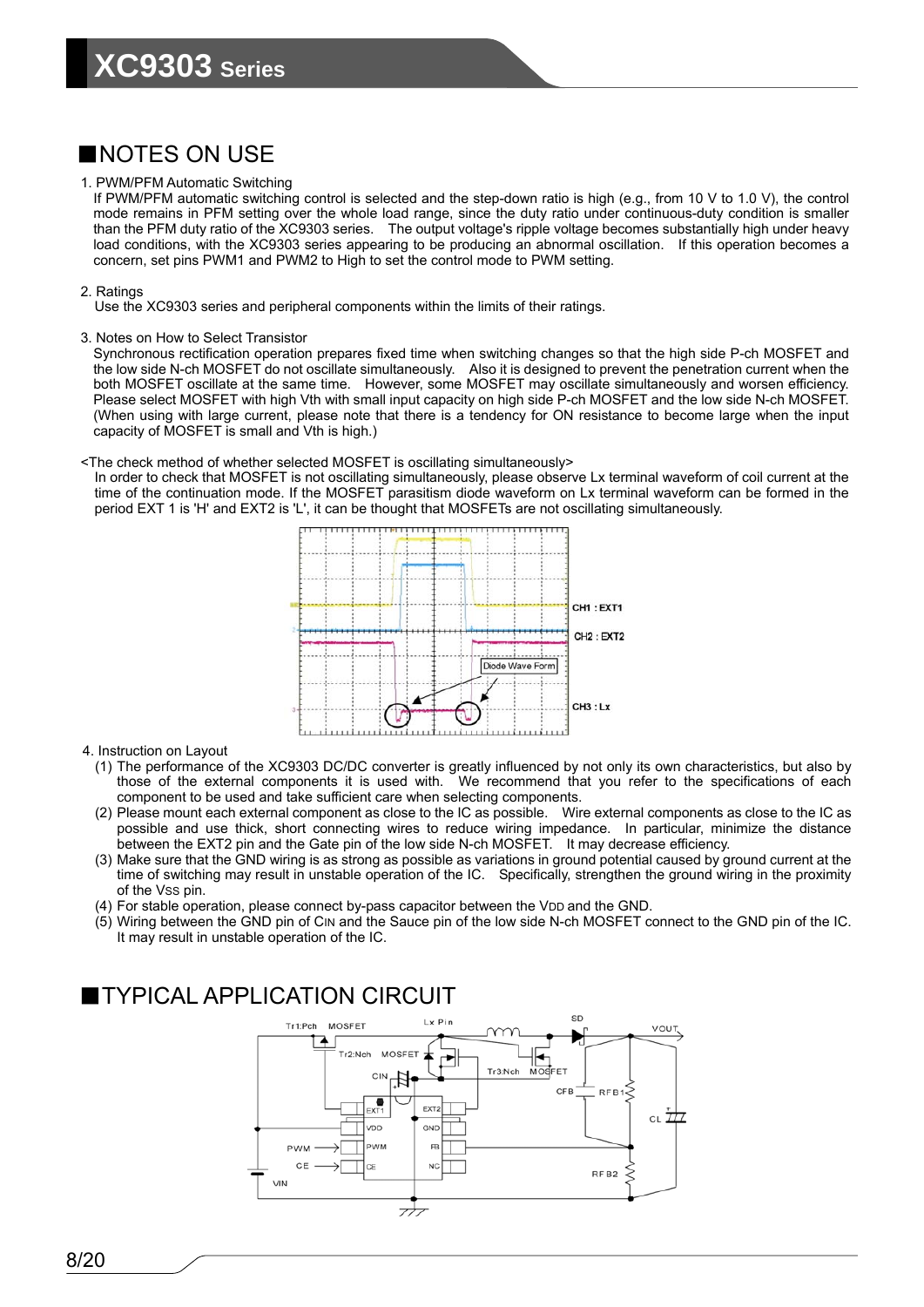# **TYPICAL PERFORMANCE CHARACTERISTICS**

### (1) Output Voltage vs. Output Current



#### **FOSC=300kHz, VOUT=3.3V**



#### **FOSC=300kHz, VOUT=5.0V**



### **FOSC=300kHz, VOUT=5.0V**



### (2) Efficiency vs. Output Current

#### **FOSC=300kHz, VOUT=3.3V**



#### **FOSC=300kHz, VOUT=3.3V**



**TOIREX** 9/20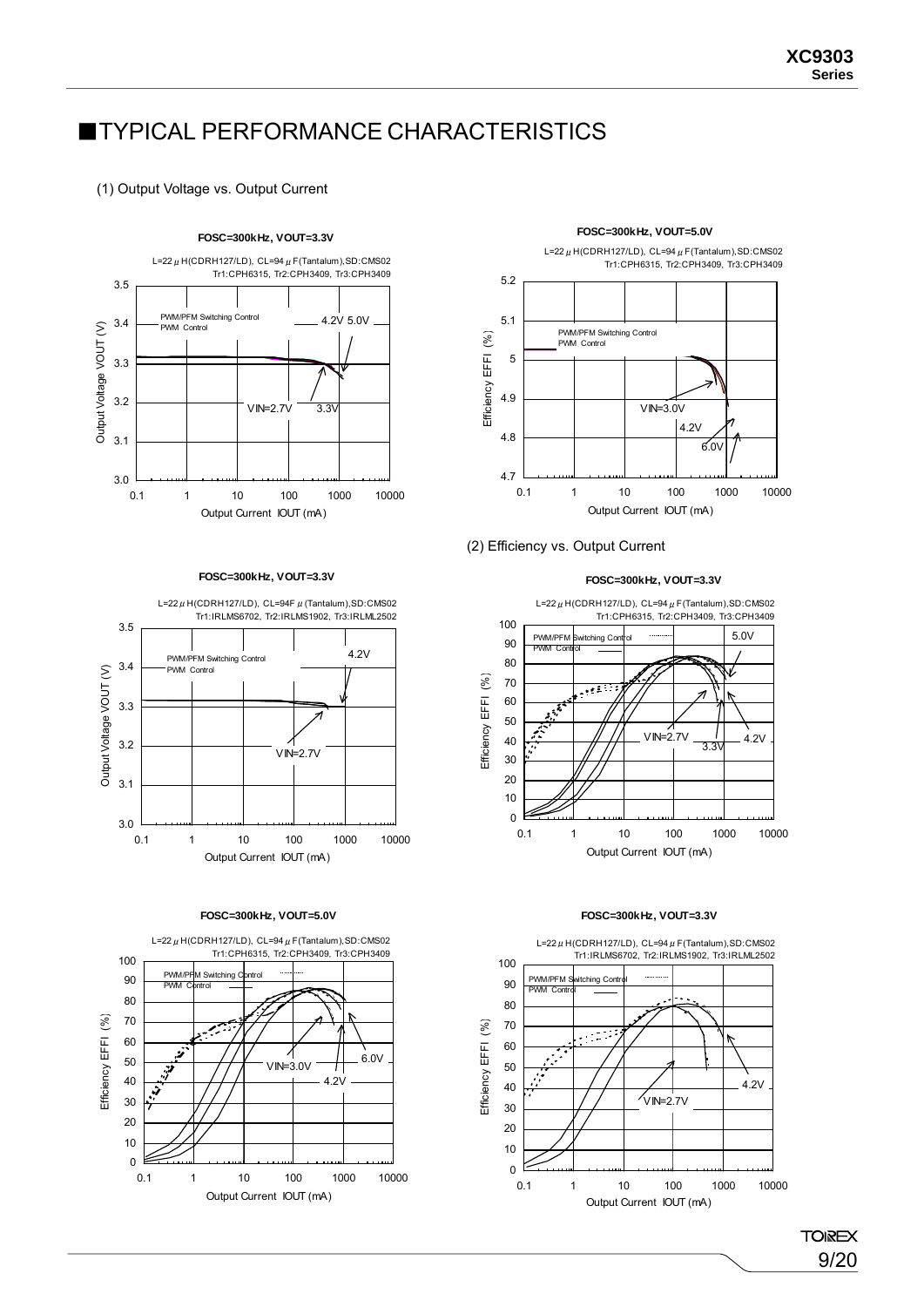(3) Ripple Voltage vs. Output Current



#### **FOSC=300kHz, VOUT=5.0V**



**FOSC=300kHz, VOUT=3.3V**



#### **FOSC=300kHz, VOUT=3.3V**



#### **FOSC=300kHz, VOUT=5.0V**



#### **FOSC=300kHz, VOUT=3.3V**

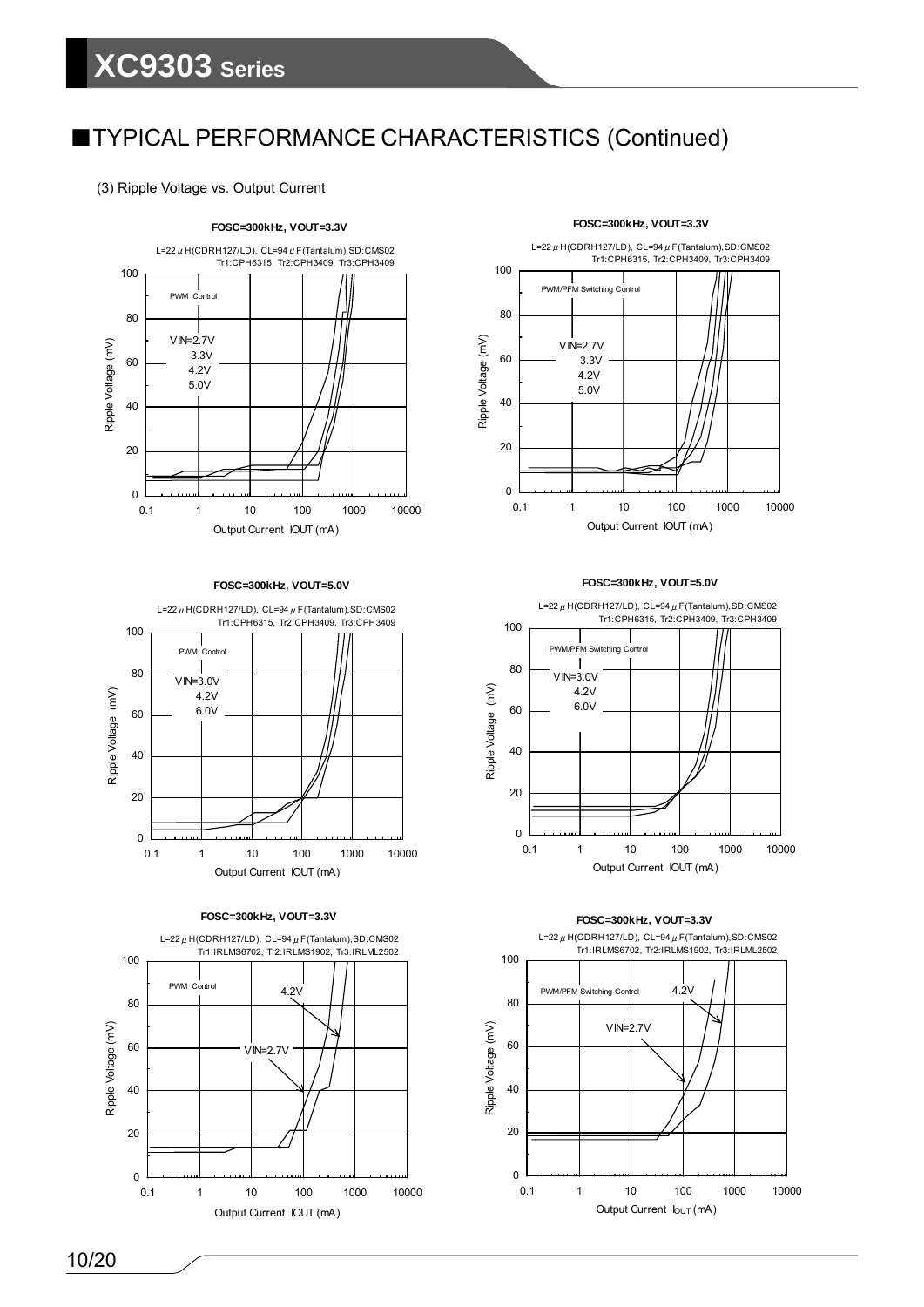**XC9303B093 (300kHz)**

(4) Supply Current 1 vs. Supply Voltage (5) Supply Current 2 vs. Supply Voltage **XC9303B093 (300kHz)**





**XC9303B093 (300kHz)**













(8) CE 'H' 'L' Voltage vs. Supply Voltage (9) PWM 'H' 'L' Voltage vs. Supply Voltage

### **XC9303B093 (300kHz)**



**XC9303B093 (300kHz)**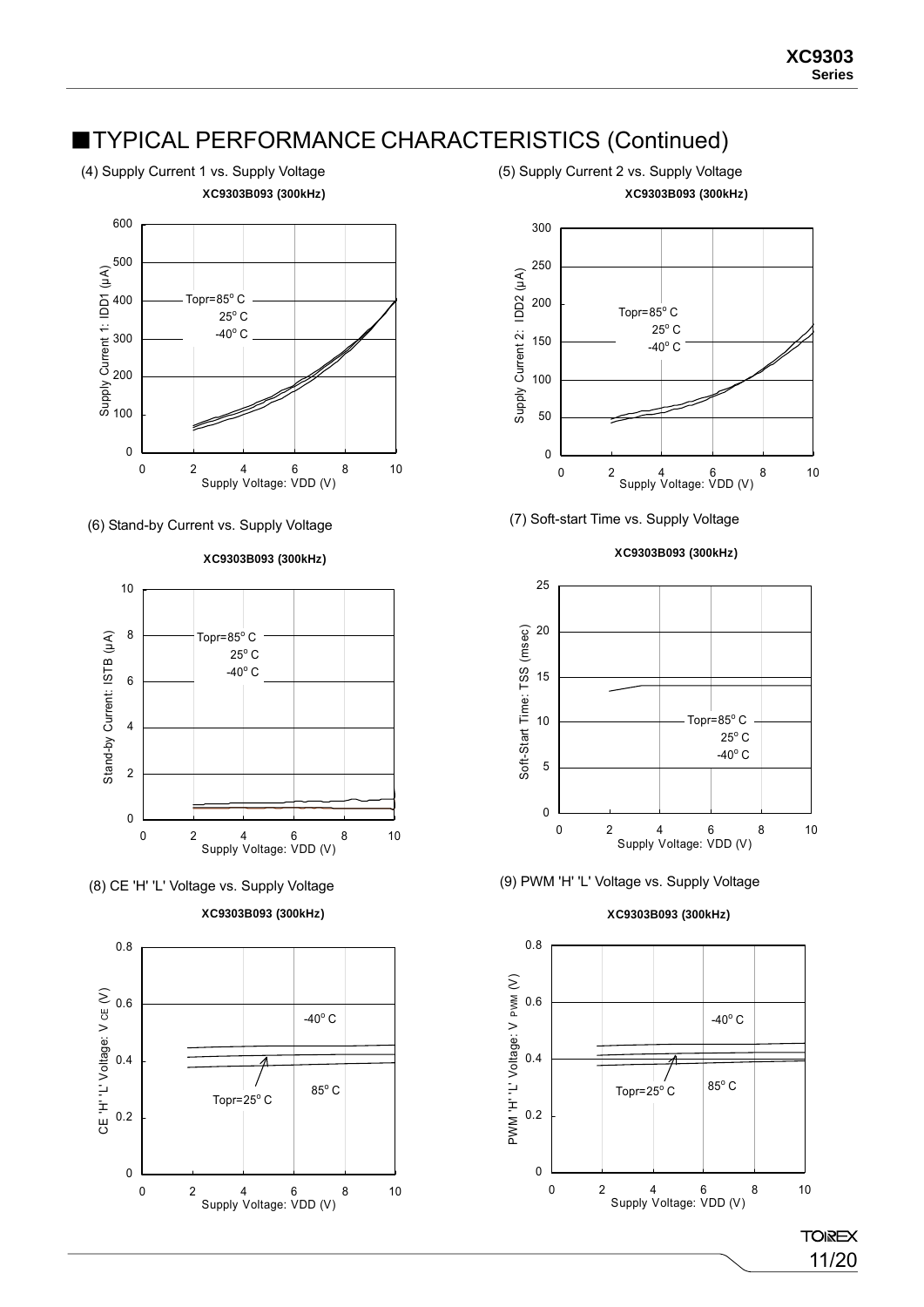(10) Maximum Duty Ratio vs. Supply Voltage (11) Oscillation Frequency vs. Supply Voltage **XC9303B093 (300kHz)**









**XC9303B093 (300kHz)**





**XC9303B093 (300kHz)** EXT1 'L' ON Resistance



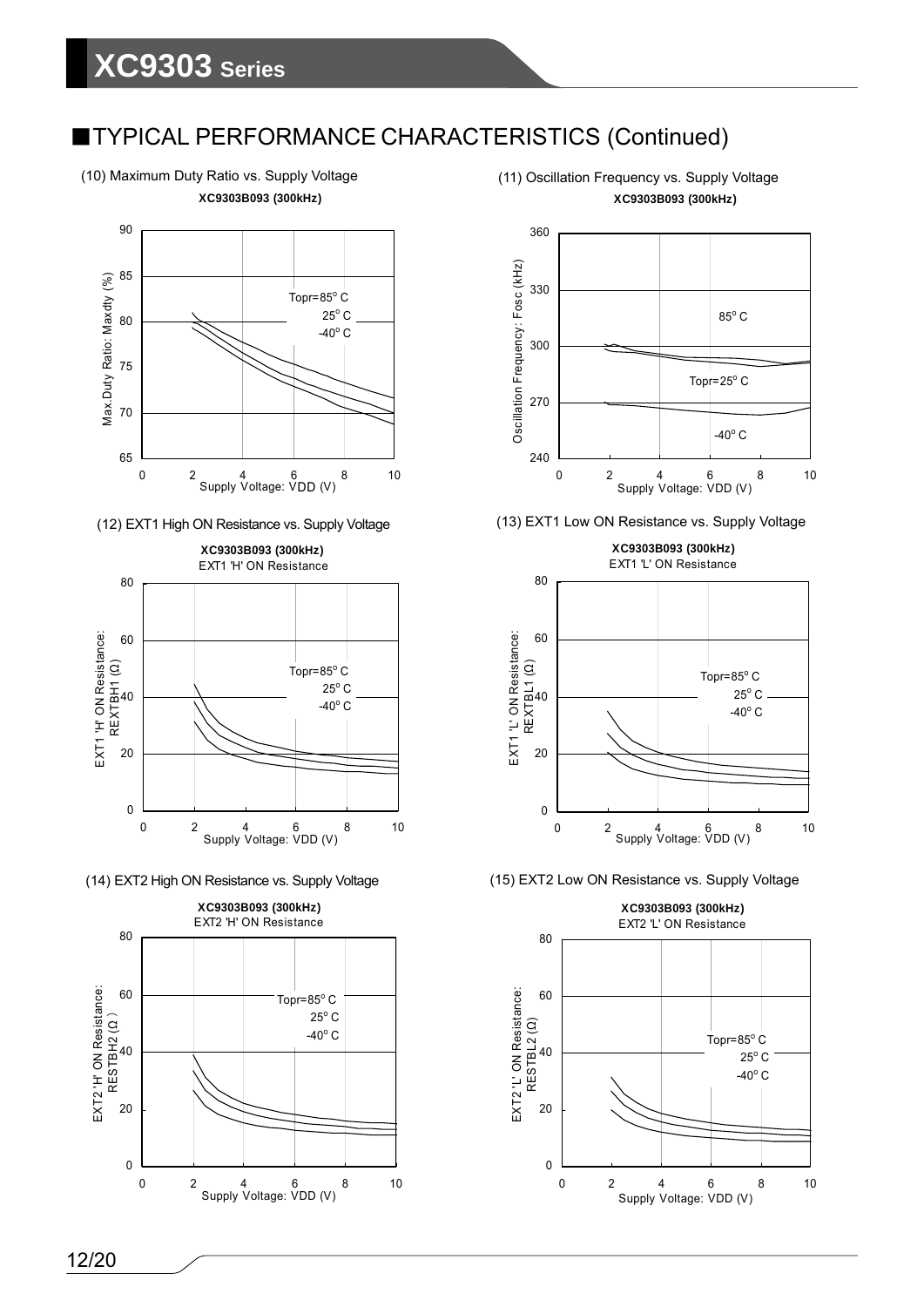(16) Output Voltage vs. Ambient Temperature 1 (17) Output Voltage vs. Ambient Temperature 2



3.0 3.1 3.2 3.3 3.4 3.5 -50 -20 10 40 70 100 Ambient Temperature: Ta (0 C) Output Voltage: VOUT (V) L=22uH (CDRH127/LD), CL=94uF (Tantalum) Tr1:CPH6315, Tr2:CPH3409,Tr3:CPH3409 VIN=5.0V IOUT=200mA



**XC9303B093 (300kHz)**



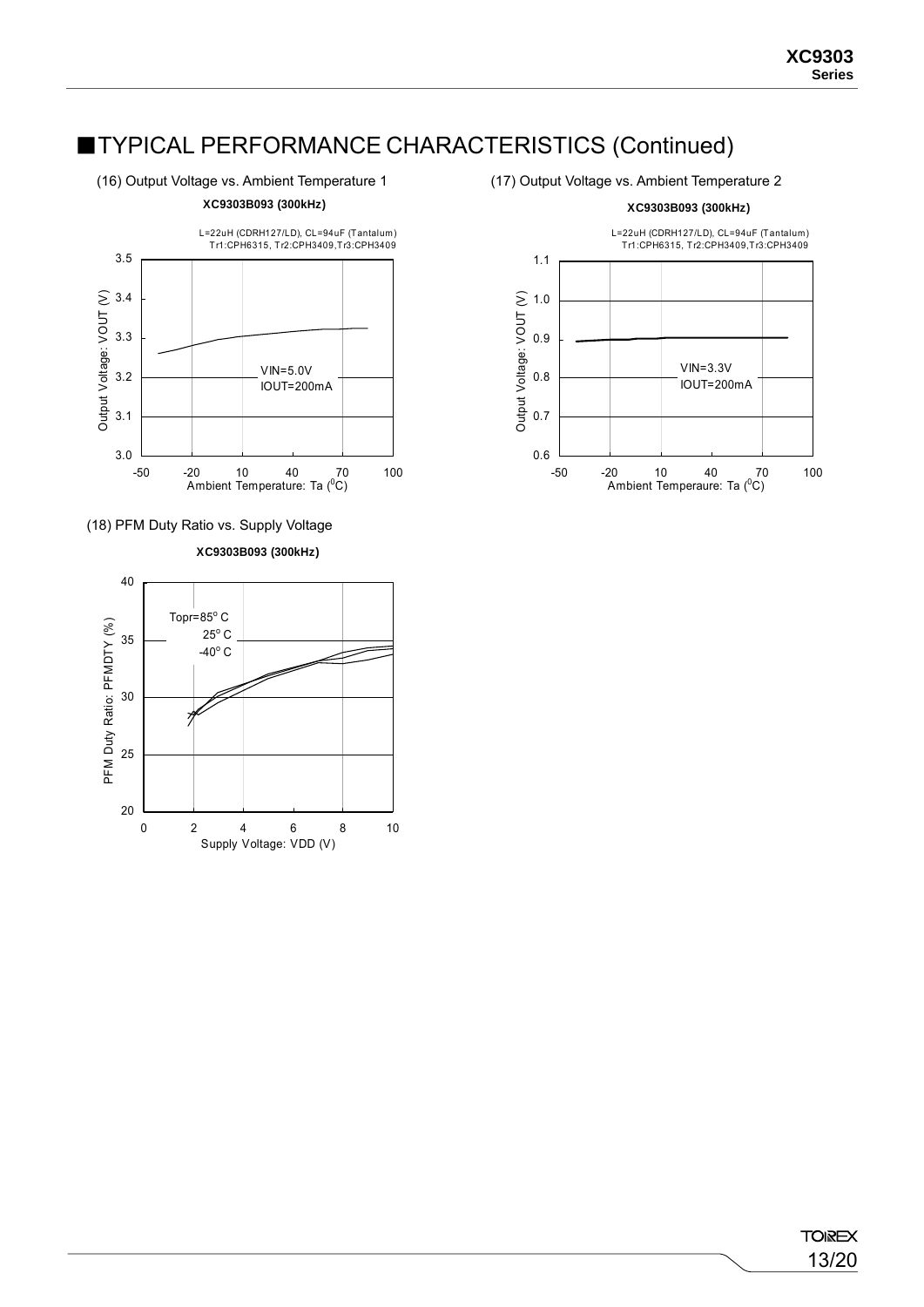### (19) Load Transient Response

<VOUT1, 2=3.3V, VIN=5.0V, IOUT1, 2=100  $\mu$  A⇔100mA>

### ●Synchronous PWM Control





### ●Synchronous PWM/PFM Switching Control



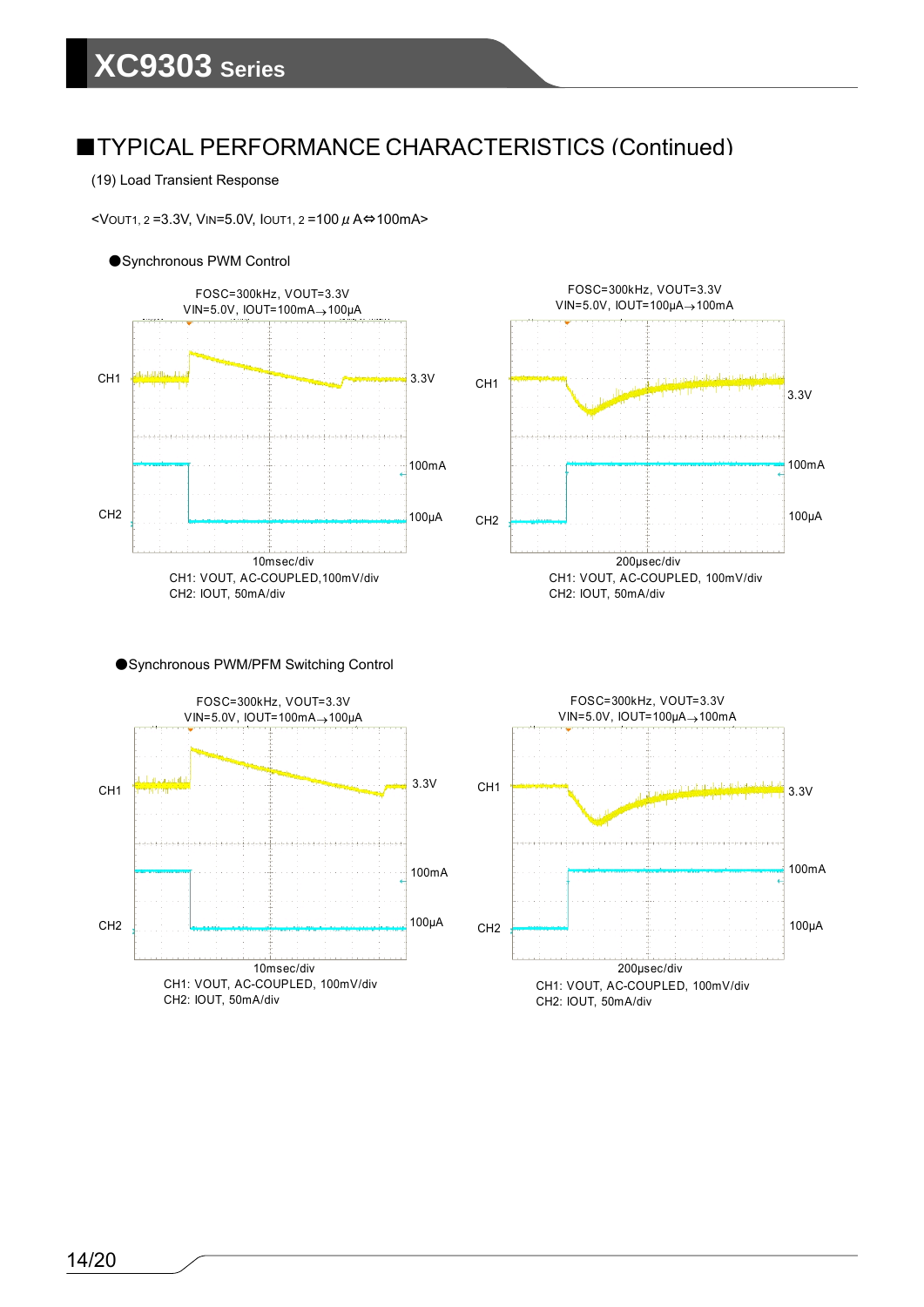(19) Load Transient Response (Continued)

<VOUT1, 2 =3.3V, VIN=2.7V, IOUT1, 2 =100μA⇔300mA>

### ●Synchronous PWM Control









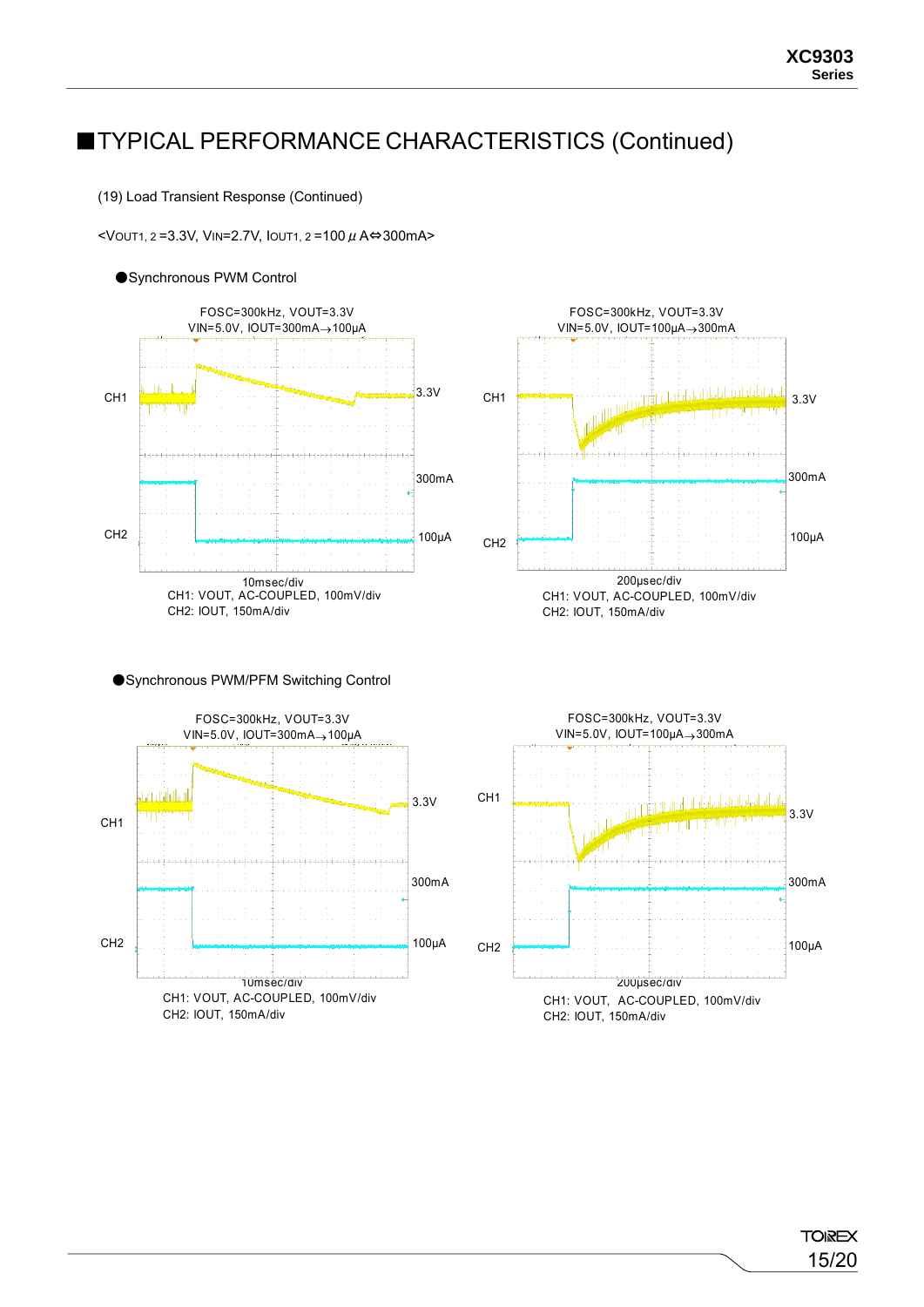(19) Load Transient Response (Continued)

<VOUT1, 2 =3.3V, VIN=2.7V, IOUT1, 2 =100μA⇔300mA>





●Synchronous PWM/PFM Switching Control



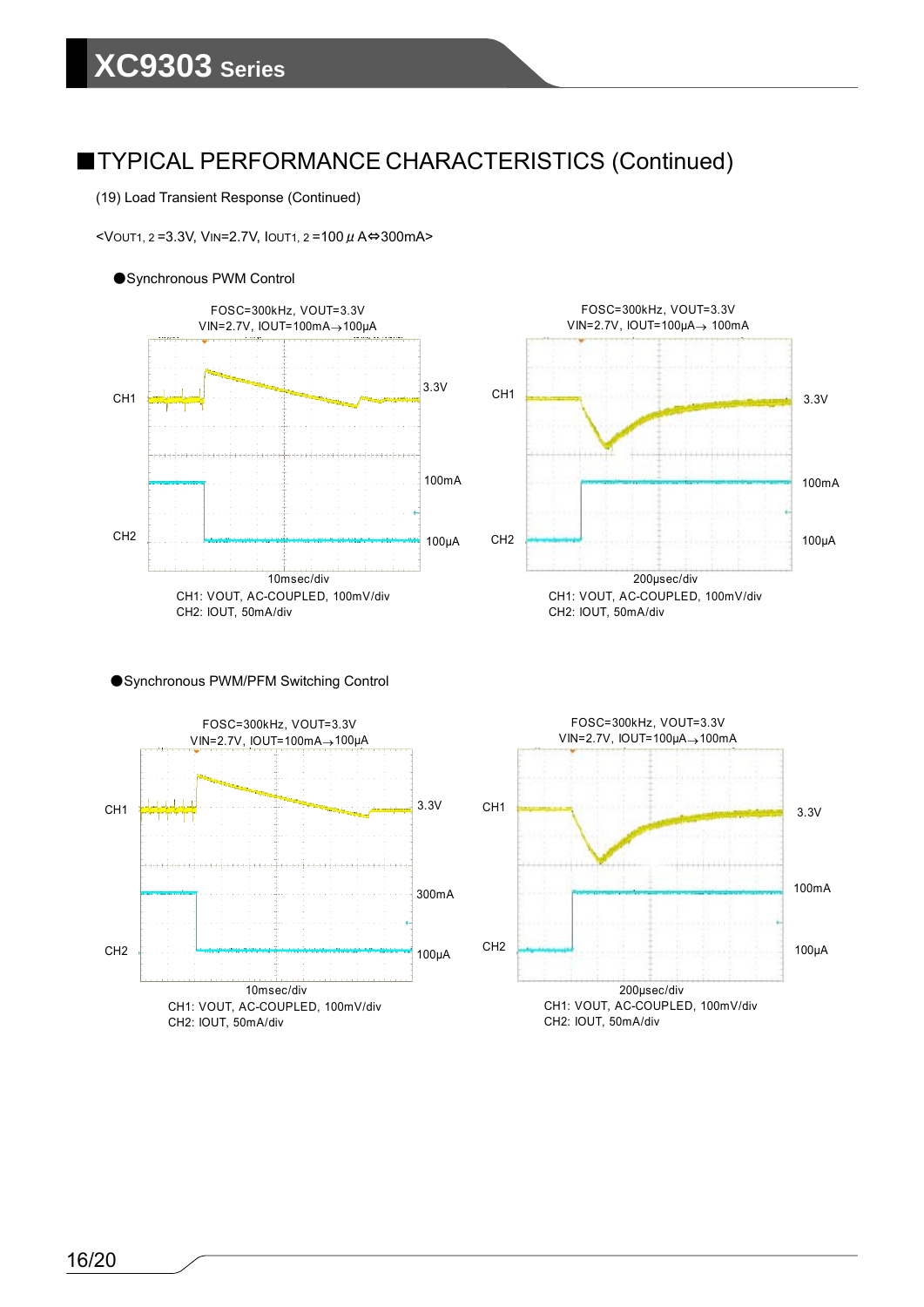(19) Load Transient Response (Continued)

 $\le$ VOUT1, 2=3.3V, VIN=2.7V, IOUT1, 2=100 μ A⇔300mA>

### ●Synchronous PWM Control





#### ●Synchronous PWM/PFM Switching Control

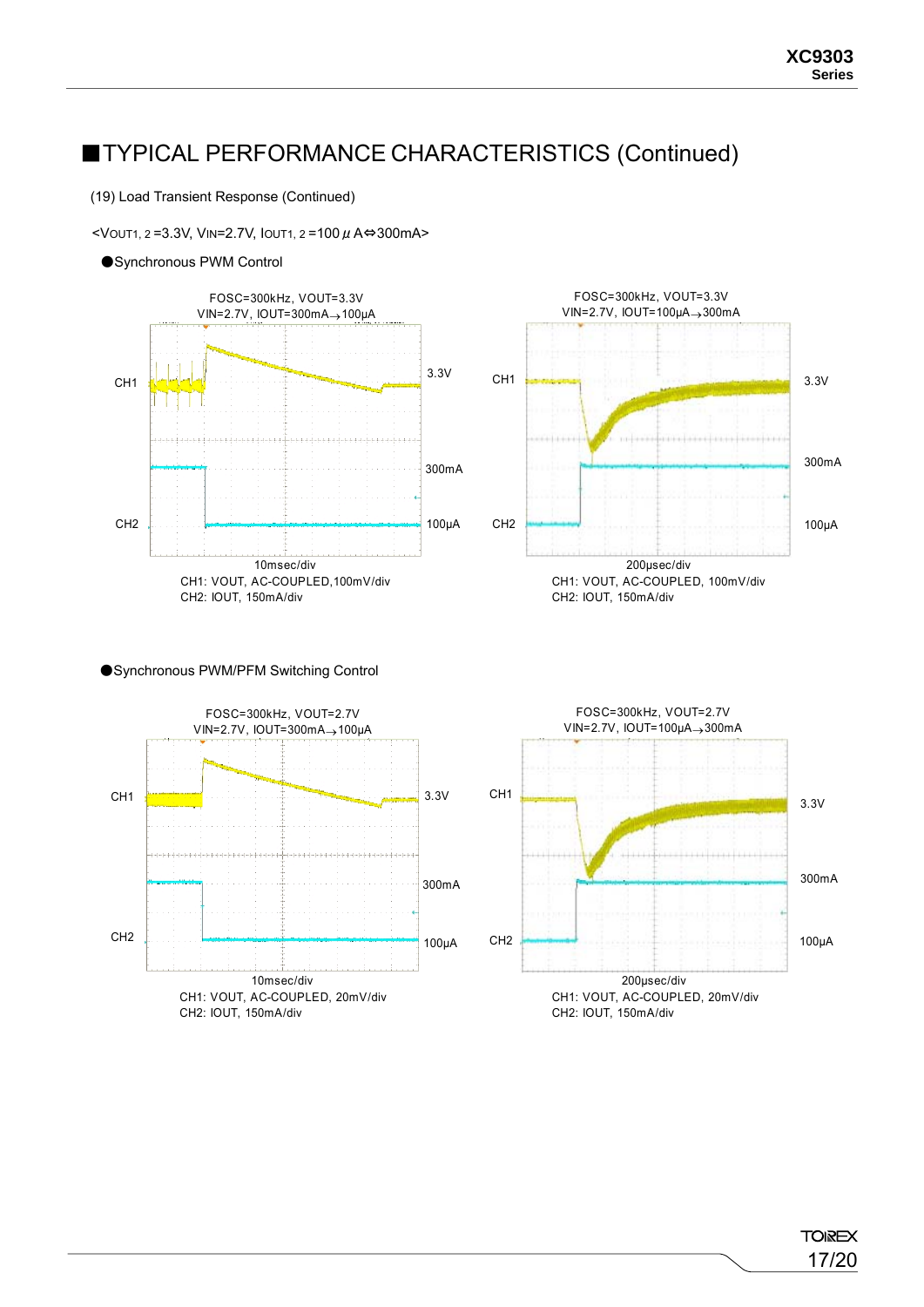







<Soft-Start Wave Form>



FOSC=300kHz, VOUT=3.3V VIN=4.2V, IOUT=300mA, CE 'L'→'H' CIN=47μF 3.3V 0.65V 230mA 10ms/div CH1: VOUT, DC-COUPLED, 2.0V/div CH2: IIN, 100mA/div CH3: CE, 0.5V/div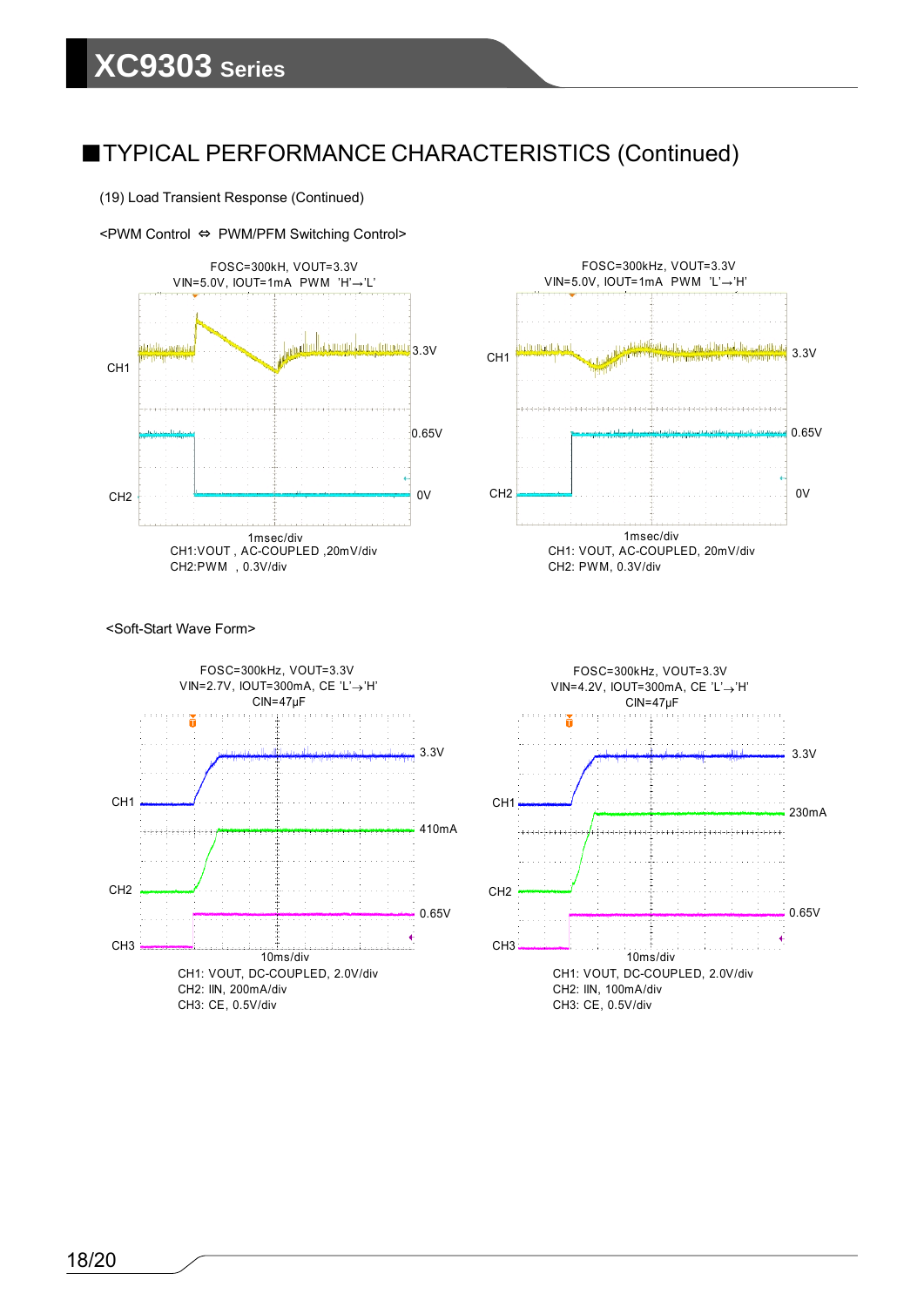### ■ PACKAGE INFORMATION

●MSOP-8A



### ■**MARKING RULE**

●MSOP-8A



MSOP-8A (TOP VIEW) ① represents product series

| MARK | <b>PRODUCT SERIES</b> |
|------|-----------------------|
|      | XC9303B093Kx          |

② represents type of DC/DC Controller

| MARK | <b>PRODUCT SERIES</b> |
|------|-----------------------|
|      | XC9303B093Kx          |

③,④ represents out FB voltage

| MARK |   | <b>VOLTAGE (V)</b> | <b>PRODUCT SERIES</b> |  |
|------|---|--------------------|-----------------------|--|
| 3    | 4 |                    |                       |  |
|      |   | J.9                | XC9303B093Kx          |  |

⑤ represents oscillation frequency

| MARK | <b>OSCILLATION FREQUENCY (kHz)</b> | <b>PRODUCT SERIES</b> |
|------|------------------------------------|-----------------------|
|      | 300                                | XC9303B093Kx          |

⑥ represents production lot number

0 to 9,A to Z repeated (G, I, J, O, Q, W excluded) Note: No character inversion used